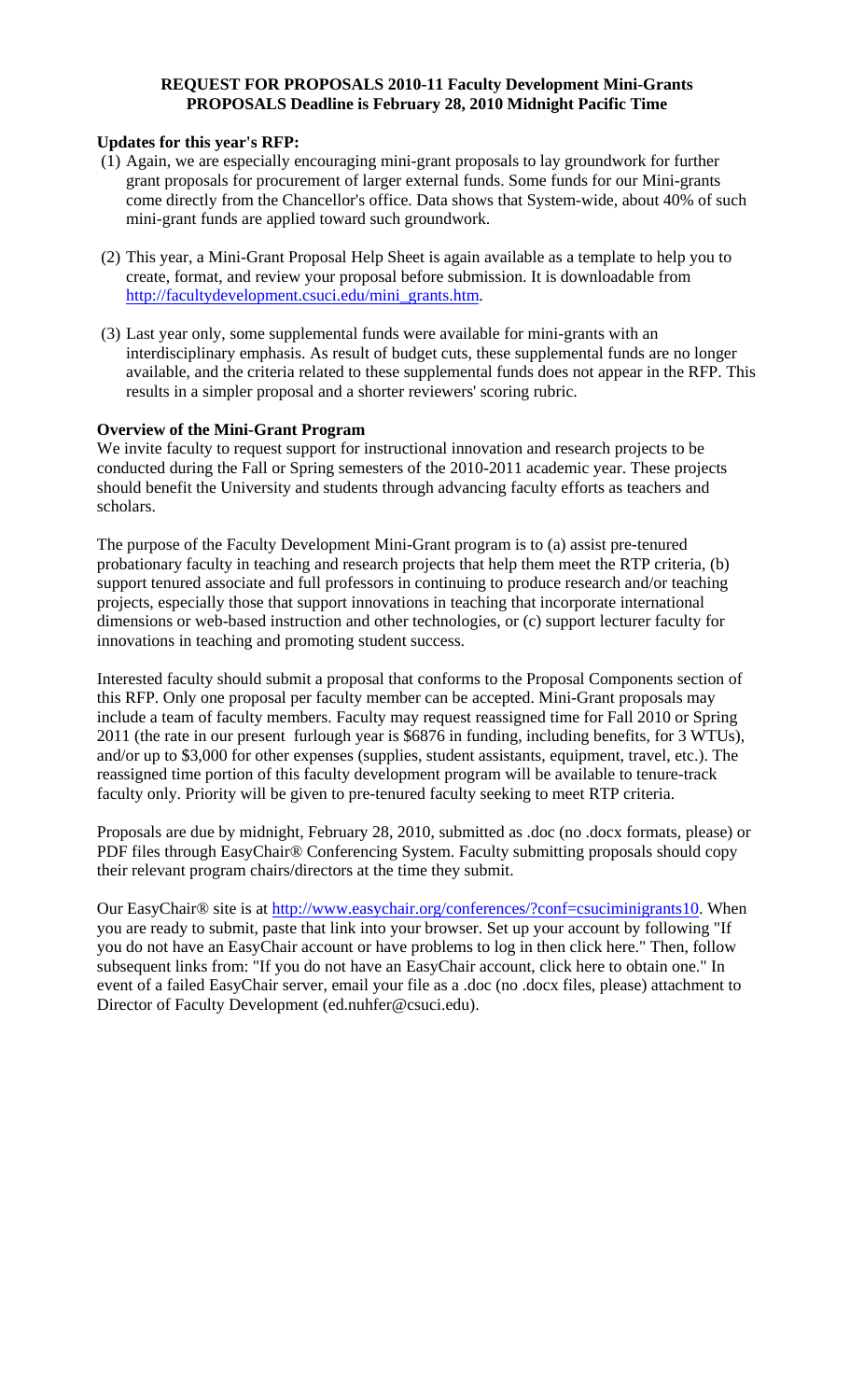# **Help Sheet**

# **Mini-Grant Proposal Components and Reviewers' Scoring Rubric Combined (Enter appropriate material. Use 12 pt. font and single-spacing. Then, delete all blue scaffolding text from these sheets)**

**Our EasyChair® Site is<http://www.easychair.org/conferences/?conf=csuciminigrants10>. When you are ready to submit, paste that link into your browser. Set up your account by following "If you do not have an EasyChair® account or have problems to log in then click here," and then by following subsequent**  links from: "If you do not have an EasyChair• account, click here to obtain one." In event of a failed **EasyChair server, email your file as a .doc (no. docx files, please) or PDF attachment to Director of Faculty Development (ed.nuhfer@csuci.edu).** 

# **COVER PAGE**

**Enter** *TITLE* **here:** 

**Enter** *AUTHOR(S) and their disciplines* **here:** 

**Enter** *KEY WORDS for INDEXING* **(Minimum of 2, maximum of 5) here.** 

**Enter** *ABSTRACT* **(250 words maximum) here.** 

**You can cut and paste your text from Title, Author, Key Words and Abstract into EasyChair® when you submit online. You then upload your entire proposal as a .doc or a PDF format file.** 

**Minigrants that seek to produce proposals for larger external fund grants are especially encouraged. We will support a later grant-writing workshop for respondents who check "Yes" below. Please keep statement and response in black below in your proposal submission. It is not a requirement that your proposal include seeking to produce proposals for larger external fund grants, and checking "No" does not affect reviewers' ratings.** 

*Does this mini-grant lay groundwork for a proposal for further external funding? \_\_\_\_Yes \_\_\_No*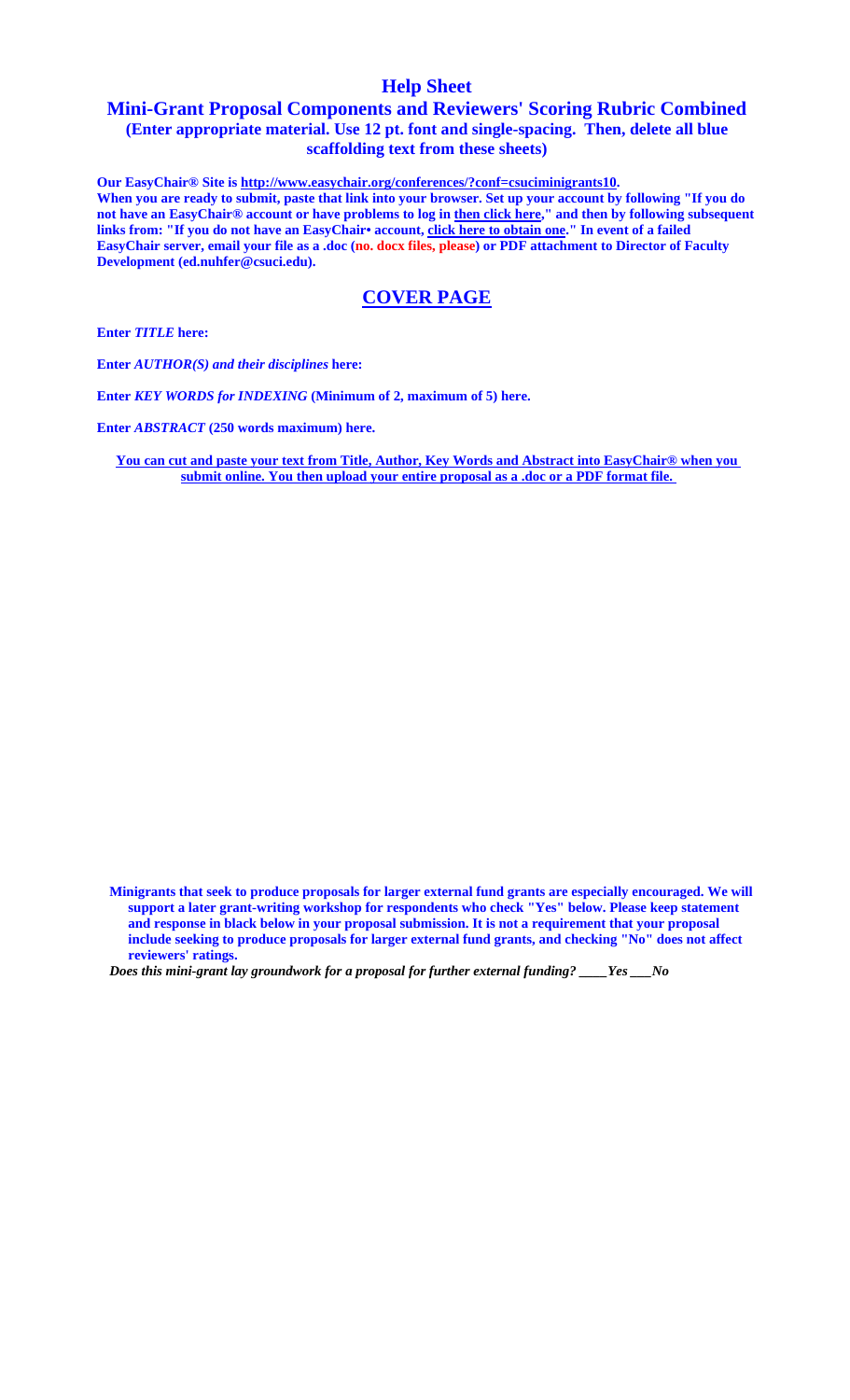#### **BODY OF PROPOSAL – THREE PAGE LIMIT BEGINS HERE. THE LIMIT DOES NOT INCLUDE THE COVER PAGE.**

**Describe the goals and anticipated outcomes here. Use subheading "***Goals and Anticipated Outcomes***." After you write this section, do a self check of its meeting the following evaluative criteria.** 

*a. The goals of the proposal are well defined* 

**Persuasively articulated (4)** Articulated (3) Vaguely described (2) Not evident (1) *b. The anticipated outcomes are consistent with the goals.* 

**Persuasively articulated (4)** Articulated (3) Vaguely described (2) Not evident (1) *c. The proposal delineates how the project will help the faculty member(s) succeed in the RTP process, or it articulates an instructional improvement project with research to evaluate the effect.*<br>**Persuasively articulated (4) Articulated (3) Vaguely described (2) Not evident (1) Persuasively articulated (4)** Articulated (3) Vaguely described (2)

**Describe the plans and procedures here. Use subheading "***Plans and Procedures***." After you write this section, do a self check of its meeting the following evaluative criteria.**

*a. The plans and procedures are appropriate for the anticipated outcomes*  **Persuasively articulated (4)** Articulated (3) Vaguely described (2) Not evident (1)

| <b>Fersuasively articulated (4)</b> Articulated (3) vaguely described (2)                                     |  |                       | $\blacksquare$ Not evident (1) |  |
|---------------------------------------------------------------------------------------------------------------|--|-----------------------|--------------------------------|--|
| <b>b.</b> The plans and procedures describe the activities of the investigator(s) and any student assistants. |  |                       |                                |  |
| <b>Persuasively articulated (4)</b> Articulated (3)                                                           |  | Vaguely described (2) | Not evident (1)                |  |

**Describe the Professional Development Benefits of the Project here. Use subheading "***Project Benefits***." After you write this section, do a self check of its meeting the following evaluative criteria.** 

*Note for reviewers: rate a1 if the first author of the proposal is tenure track faculty or rate a2 if the first author of the proposal is lecturer faculty but DO NOT RATE BOTH CATEGORIES* 

*a1. The proposal makes explicit the benefits to the professional development plan of the investigator(s) or a2. The proposal helps faculty otherwise examine and promote instructional effectiveness, innovation, scholarly pursuits, and/or creative activities that will inform their teaching.* 

| <b>Persuasively articulated (4)</b>                                                          |  | Articulated $(3)$ Vaguely described $(2)$ | $\blacksquare$ Not evident $(1)$ |  |
|----------------------------------------------------------------------------------------------|--|-------------------------------------------|----------------------------------|--|
| <b>b.</b> The project describes the benefits to the campus or local community.               |  |                                           |                                  |  |
| <b>Persuasively articulated (4)</b> $\left $ Articulated (3) $\right $ Vaguely described (2) |  |                                           | Not evident (1)                  |  |